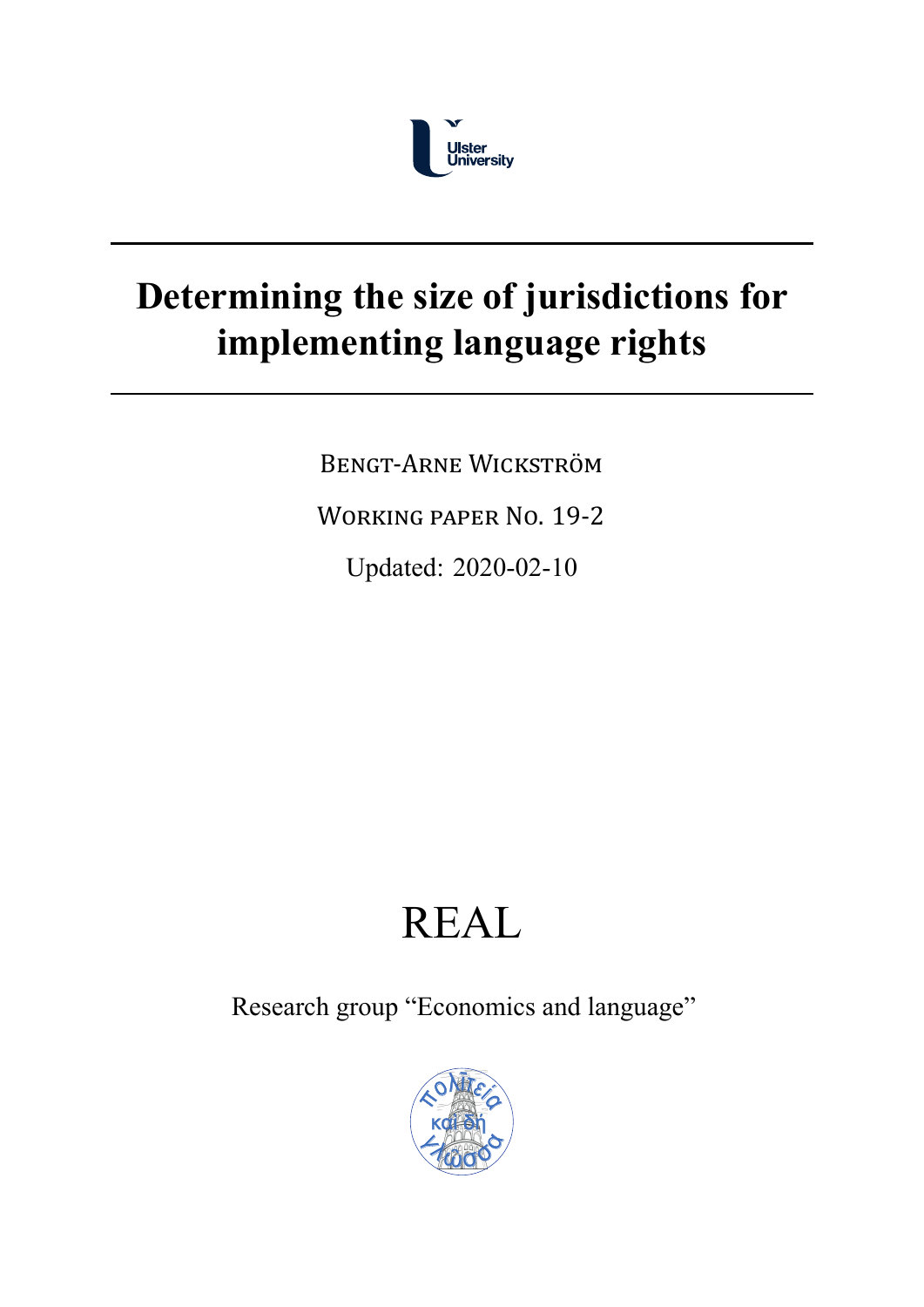### Determining the size of jurisdictions for implementing language rights<sup>\*</sup>

BENGT‐ARNE WICKSTRÖM†

#### **Abstract**

Language policy is modeled as a collection of planning measures with different properties with respect to their importance for the beneficiaries and the implementation costs. The costs depend on the number of beneficiaries of the policy as well as on the area of implementation. The geographical distribution of the beneficiaries as well as the size of the area characterize the potential jurisdiction where the policy would be implemented.

It is analyzed, how the size of the jurisdictions should be chosen in order to guarantee beneficial minority rights. It is found, among other things, that jurisdictions should be limited in size if planning measures are both spatial and rival; that jurisdictions for important measures should be larger than for less important ones; and that more extensive rights are possible for geographically concentrated minorities than for uniformly distributed ones.

**Keywords**: Constitutional economics, language rights, language policy, policy analysis, costs

**JEL classification**:

#### **1 INTRODUCTION**

We define language policy as a collection of different language-planning measures. Such a measure could be the publication of official documents in a minority language, bilingual street signs, the elementary school system being offered in a minority language etc. These measures show very different cost characteristics. The publication of official documents in Internet in a given language cause mainly fixed costs that are independent of the number of beneficiaries as well as the spatial size of the jurisdiction concerned. The costs of providing elementary education in a minority language, on the other hand, strongly depend on both the number of beneficiaries and the physical size of the jurisdiction, where the schools are located. The costs of bilingual street signs do not depend on the number of people orienting themselves with the help of those signs, but the size of the territory strongly influences the costs.

<sup>\*</sup>Preliminary, unfinished version. Part of this work was carried out in the Research group "Economics and language" in Berlin, which received funding from the European Union's Seventh Framework Program (Project MIME – grant agreement 613344). This support is gratefully acknowledged. I also thank Torsten Templin for helpful suggestions.

<sup>&</sup>lt;sup>†</sup>Andrássy-Universität Budapest

Research group "Economics and language" (REAL)

Email: *bengt-arne.wickstroem@andrassyuni.hu*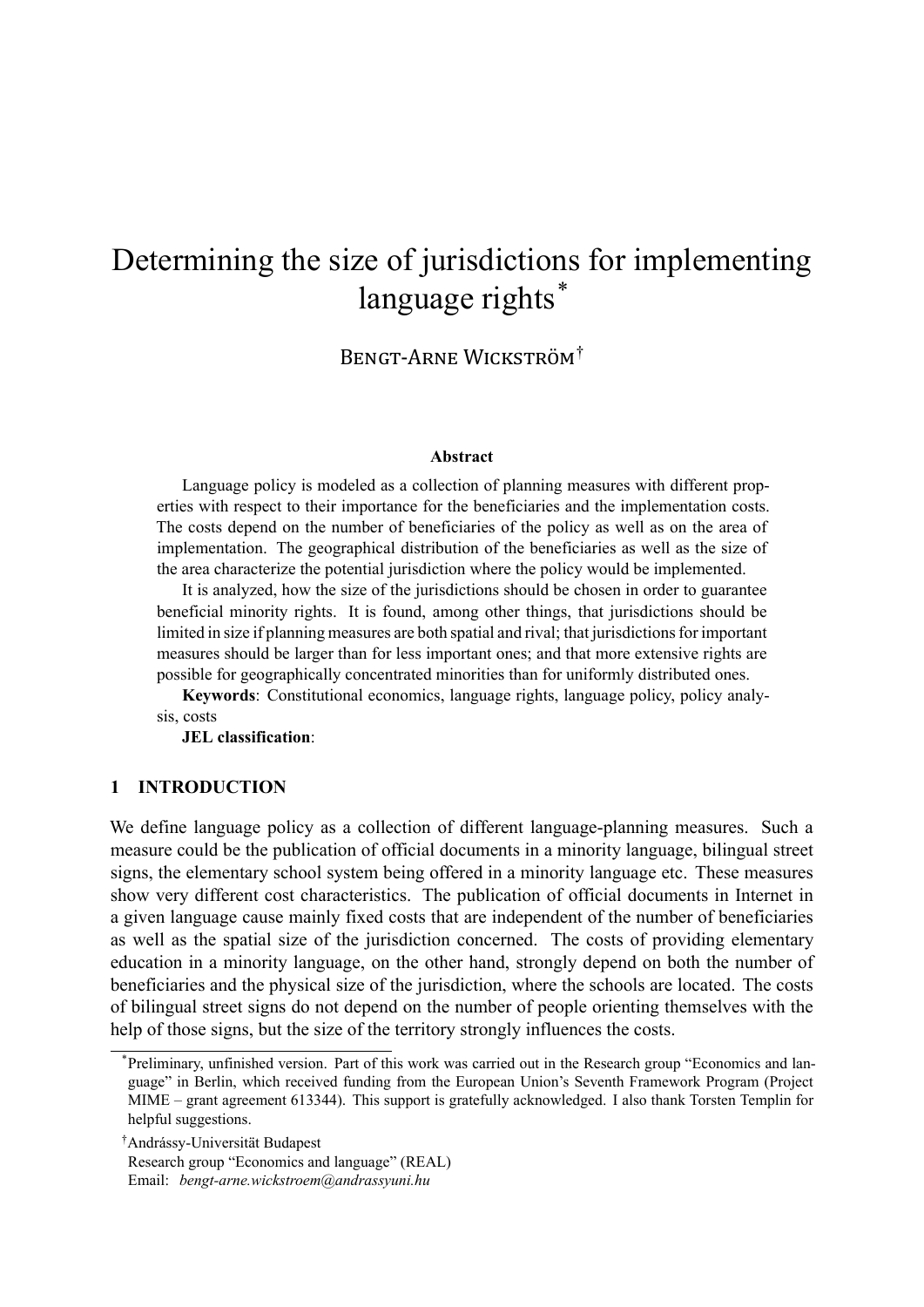In determining if a policy is efficient or not, one has to compare its benefits with the costs, possibly taking distributional effects into account. A fair approximation of the benefits is assuming them proportional to the number of beneficiaries. Because of the different cost structures and different size of the *per capita* benefits of different measures, there will be no simple planning rule for the implementation of the various measures fitting them all. In WICKSTRÖM (2017) we analyzed how to group different measures into categories and how to find simple policy rules for the implementation of the different categories. Basically, the structure of the costs as well as the size of the benefits *per capita* are the crucial parameters for organizing measures into categories for a given jurisdiction.

In this essay, we turn the problem around and look at the implications of the cost structures and importance of the planning measures for the size of the jurisdictions. We want to caracterize a sensible administrative division of a state into different jurisdictions with their own different planning rules.

We first present the basic structure, which is very similar to that of WICKSTRÖM (2017). Then this structure is applied to the analysis of the desirable size of the jurisdiction in which the planning measure is implemented. The demographic characteristics of the state thereby play an important rôle.

#### **2 BASIC MODEL**

We first model the value of language-planning measures in a given jurisdiction and then the structure of the jurisdiction.

#### **2.1 LANGUAGE‐PLANNING MEASURES**

Let  $a$  be the size of a jurisdiction and  $n$  the size of its minority population. The implementation costs of a language-planning measure is written as a concave function  $c(n, a)$ . The *per capita* benefits of the measure are given by  $\beta$ ; that is, the gross benefits are  $\beta n$ . The net benefits are then:

$$
u = \beta n - c(n, a) \tag{2.1}
$$

A planning measure increases efficiency in society if  $u$  is positive. If this is the case, of course, defends on how the costs depend on  $n$  and  $a$ . If the costs do not depend on  $n$ , we call the measure non-rival, and if they do not depend on  $a$ , the measure is non-spatial. In general, a measure can display different degrees of rivalry and spatial dependence. An example of a spatial and rival measure is public schools in a minority language; Publishing official documents in Internet in a minority language is a good example of a non-spatial and non-rival measure; bilingual street signs are non-rival and spatial; and the introduction of a call center is a non-spatial and rival measure. The efficiency of measures with different cost structures will clearly depend on the demographics and size of the jurisdiction analyzed.

It turns out that it is convenient to make a change of variables, replacing  $\alpha$  with the density of the minority population in the jurisdiction,  $\delta$ :

$$
\delta := \frac{n}{a} \tag{2.2}
$$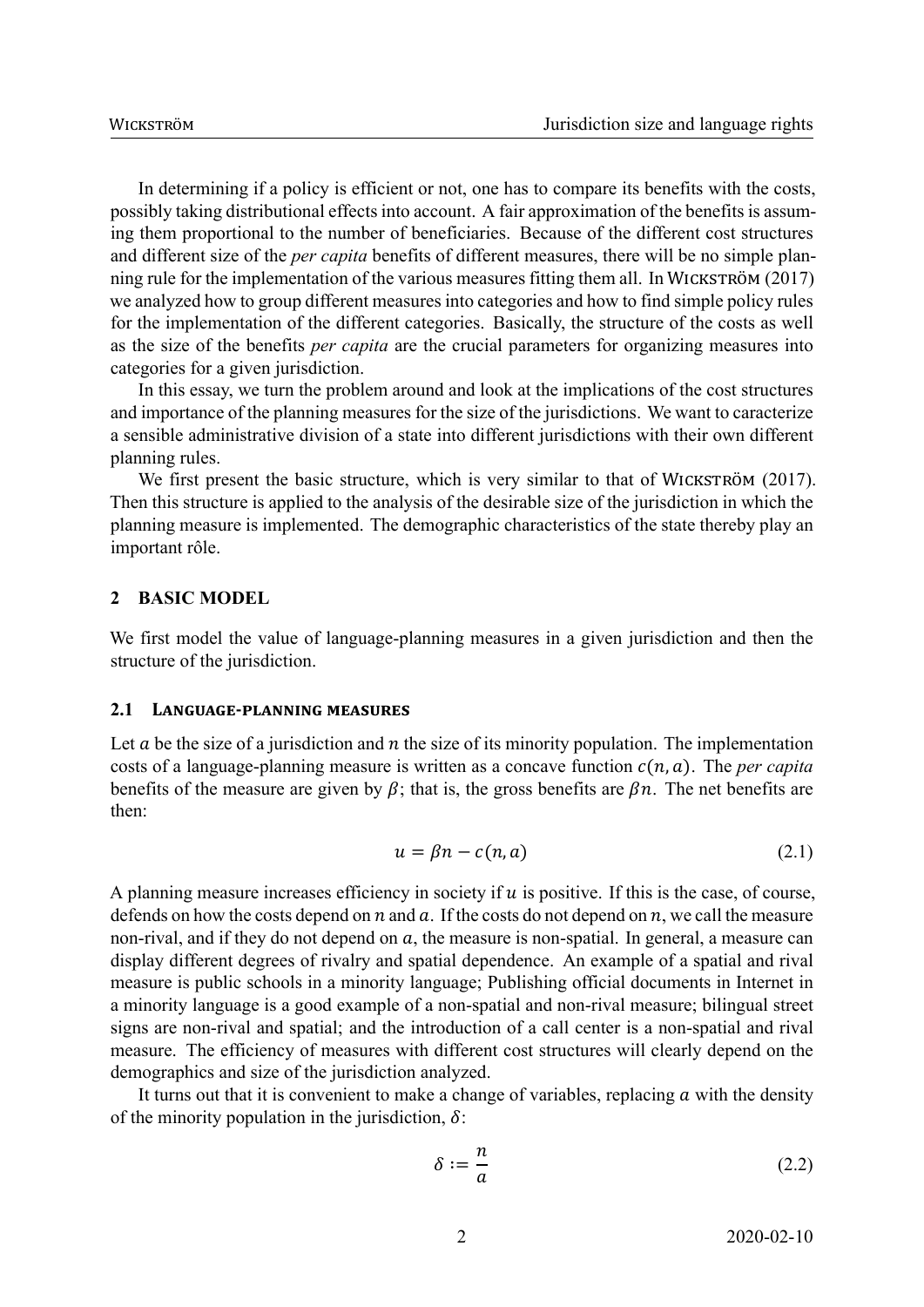

FIGURE 2.1 *An efficiency frontier of a rival and spatial measure with fixed costs*

This gives us:

$$
u = \beta n - c \left( n, \frac{n}{\delta} \right) := \beta n - \tilde{c}(n, \delta) \tag{2.3}
$$

We divide by  $\beta$  and define:

$$
g(n,\delta) = n - \frac{\tilde{c}(n,\delta)}{\beta} \tag{2.4}
$$

The measure under consideration is efficient if  $q \ge 0$  and inefficient if  $q < 0$ . The border between efficiency and inefficiency, the efficiency frontier,  $\delta^{E}(n)$ , is then implicitly given by the equation:

$$
g(n, \delta^{E}(n)) = 0 \tag{2.5}
$$

In WICKSTRÖM  $(2017)$  it is shown that the language-policy analysis can be reduced to the twodimension problem analzying the efficiency frontiers of the different planning measures in combination with the importance of the measures captured in the  $\beta$  in the jurisdiction under consideration.<sup>1</sup> The efficiency frontier turns out to be non-increasing in the  $(\delta - n)$ -diagram and divides the possible jurisdiction characterized by the size of their minority population and its density into those for which the the planning measure is efficient (to the North-East of the efficiency frontier) and those for which it is inefficient (to the South-West). In figure 2.1 a typical efficiency frontier is given. In this illustration the costs of the language-planning measure display rivalry and spatial dependence. In addition, there are fixed costs in the provision of the measure.

 $1$  See also WICKSTRÖM, TEMPLIN, and GAZZOLA (2018) and WICKSTRÖM, GAZZOLA, and TEMPLIN (2018).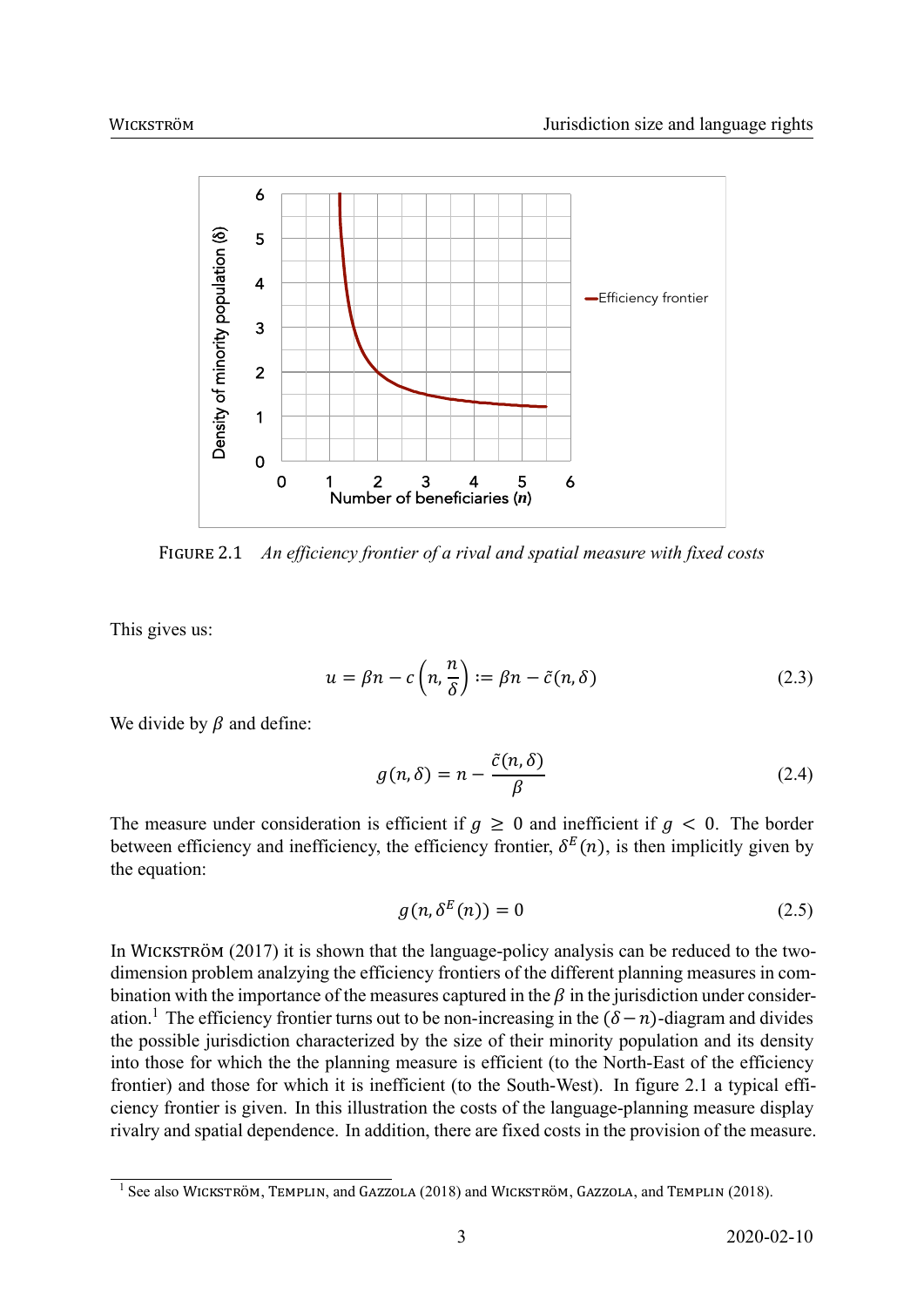#### **2.2 THE SIZE THE JURISDICTION**

For the sake of simplicity, we let the jurisdiction under consideration have unity width and variable length  $a \in [0, a_M]$ , where  $a_M$  is the size of the country. That is, the area of the jurisdiction is also  $\alpha$ . The local density of the minority population is given by the (differentiable) function  $\Delta(a)$ . We assume that the minority is living in the area defined by  $a \in [0, a_0]$  with  $a_0 \le a_M$ and that its density is non-increasing in  $a$ <sup>2</sup>

$$
\Delta(a) > 0 \quad \text{for } 0 \le a < a_0
$$
\n
$$
\Delta(a) = 0 \quad \text{for } a_0 \le a \le a_M
$$
\n
$$
\frac{\partial \Delta}{\partial a} \le 0 \quad \text{for } 0 \le a \le a_M
$$
\n
$$
(2.6)
$$

The size of the minority population in the jurisdiction is denoted by the function  $n(a)$ :

$$
n(a) = \int_0^a \Delta(x) \mathrm{d}x \tag{2.7}
$$

The total size of the minority population,  $N$ , in the country under consideration is given by:

$$
N = n(a_M) = n(a_0) \tag{2.8}
$$

It is readily seen that  $n(a)$  is concave on the interval [0,  $a<sub>M</sub>$ ].

The average density of the minority population  $(\delta)$  in the jurisdiction can be written as a function of the size of the jurisdiction  $a$ :

$$
\delta = \tilde{\delta}^J(a) = \frac{n(a)}{a} = \frac{1}{a} \int_0^a \Delta(x) dx \qquad (2.9)
$$

The function  $\tilde{\delta}(a)$  is decreasing due to the concavity of  $n(a)$ .

The efficient policy, however, depends on the size of the parameters  $n$  and  $\delta$ . In equations 2.7 and 2.9, *n* and  $\delta$  are parametrized by *a*. Since  $n(a)$  is strictly increasing on the interval [0,  $a_0$ ], the reverse function  $n^{-1}(n)$  exists on this interval and is also strictly increasing. We can then define the function  $\delta^{J}(n)$  and the corresponding a on the interval [0, N):

$$
\delta^{J}(n) := \frac{n}{n^{-1}(n)} \quad \text{for } 0 \le n < N
$$
\n
$$
a(n) = n^{-1}(n) \quad \text{for } 0 \le n < N
$$
\n
$$
(2.10)
$$

The fact that  $\delta(a)$  is decreasing implies that  $\delta(n)$  is also decreasing on the interval [0, N). In appendix A it is shown that  $\delta^J(n)$  is concave if  $\Delta(a)$  is concave.

In figure 2.2, the efficiency frontier of a planning measure and the location of a jurisdiction in the  $(\delta - n)$ -diagram in dependence of the size of the minority population *n* are illustrated. Also the fraction of the state territory that is taken up by the jurisdiction for different values of  $n$  is indicated.

 $2$  Imagine the jurisdiction to begin in the South on a border river and extend towards the North. The closer is the river, the higher is the concentration of the minority. Think of the US-Mexican border or the Slovak-Hungarian one.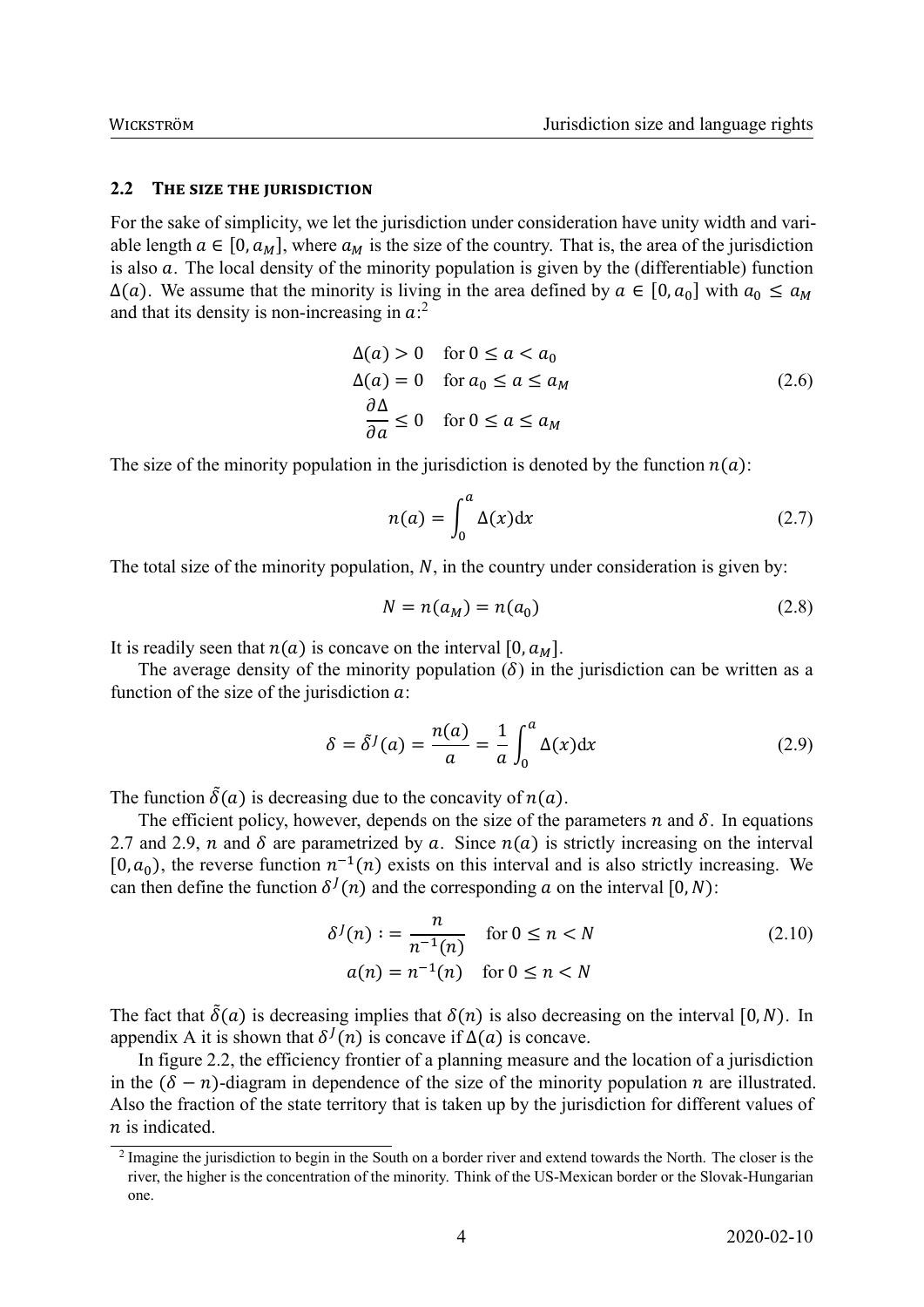

FIGURE 2.2 Efficiency frontier and minority structure of different sized jurisdictions

For the sake of illustration, we have specified  $\Delta(a)$  as:

$$
\Delta(a) = \Delta_0 - ba^{\varepsilon} \tag{2.11}
$$

with  $\varepsilon \in [0, \infty]$ . Then:

$$
n(a) = \int_0^a \Delta(x) dx = \Delta_0 a - b \frac{1}{1 + \varepsilon} a^{1 + \varepsilon}
$$
 (2.12)

and

$$
\tilde{\delta}^J(a) = \frac{n(a)}{a} = \Delta_0 - \frac{b}{1+\varepsilon} a^{\varepsilon} \tag{2.13}
$$

In figure 2.2,  $N = 5$ ,  $\varepsilon = 2$  and  $b = 1$ .  $\Delta_0$  is determined residually and equal to 3.83. The value of the planning measure is increasing in the difference of the curves giving the minority structure of the jurisdiction and the efficiency frontier. In fact, it is given as a function of  $n$ by  $\beta g(n, \delta^J(n))$ . It is clear that the policy is beneficial only for for the values of n for which  $\delta^J(n) \geq \delta^E(n)$ . This in turn implies different values of a.

To find an exact expression for the optimal size of a jurisdiction we let  $\alpha$  increase by a small amount, da. This will increase the minority population in the jurisdiction by:

$$
dn(a) = \Delta(a)da \ge 0
$$
\n(2.14)

We are interested in the optimal size,  $\hat{a}$ , of the jurisdiction. It is sensible to move the border if thereby the benefits of the language rights in effect increase more than the costs of implementing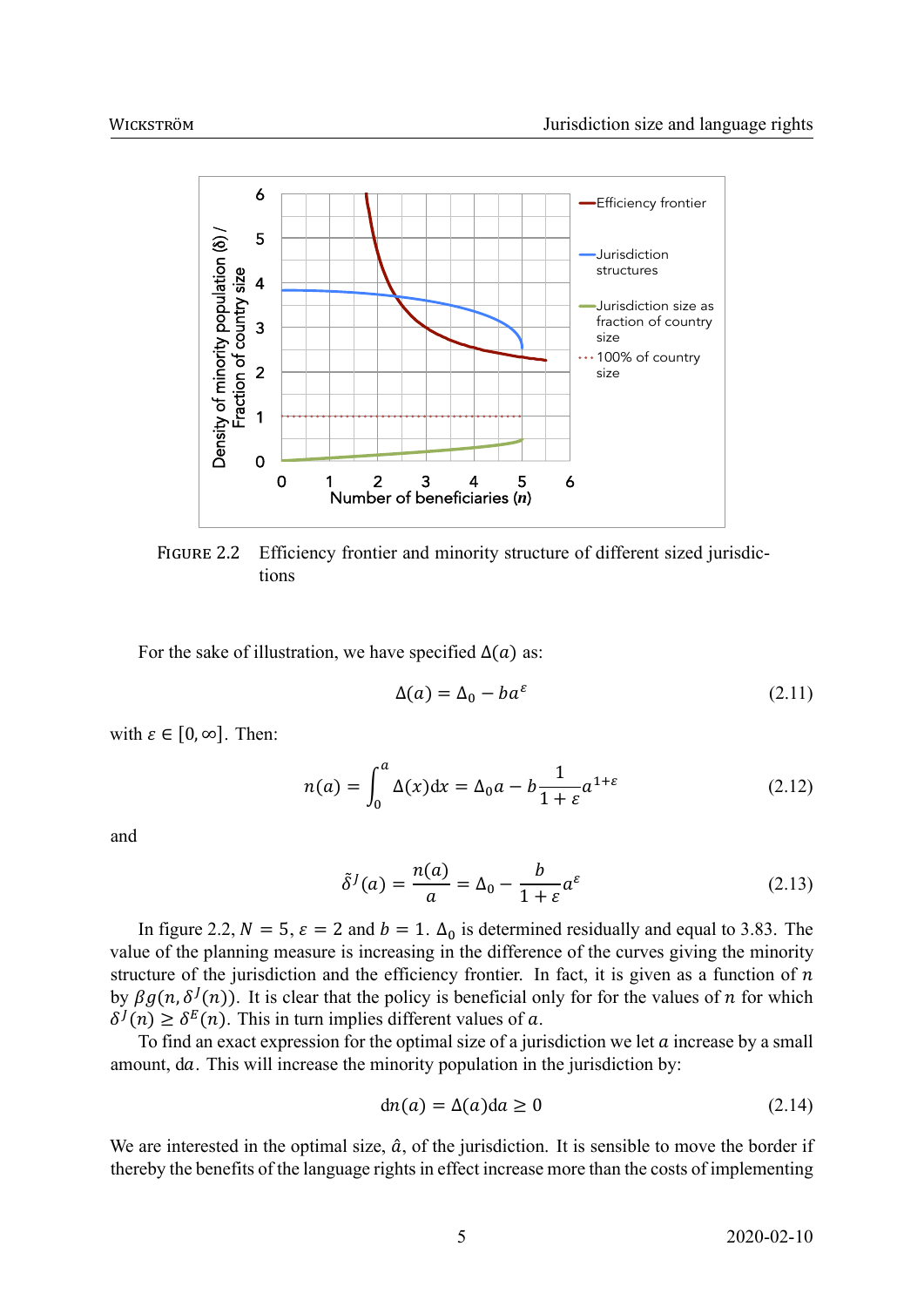those rights. The change in gross benefits  $(b)$  of a policy measure due to a small change in the border, da, are given by:

$$
db(a) = \beta dn = \beta \Delta(a) da \qquad (2.15)
$$

with  $\beta$  the average *per capita* benefit of the of the policy measure among the members of the minority. The increase in costs due to the change in the border location is:

$$
dc(a) = \frac{\partial c}{\partial a} da + \frac{\partial c}{\partial n} dn = \frac{\partial c}{\partial a} da + \frac{\partial c}{\partial n} \Delta(a) da \qquad (2.16)
$$

The change in net benefits becomes:

$$
du(a) = \left[\beta \Delta(a) - \frac{\partial c}{\partial a} - \frac{\partial c}{\partial n} \Delta(a)\right] da = \left[\left(\beta - \frac{\partial c}{\partial n}\right) \Delta(a) - \frac{\partial c}{\partial a}\right] da \tag{2.17}
$$

The change is non-negative if:

$$
\left(\beta - \frac{\partial c}{\partial n}\right) \Delta(a) \ge \frac{\partial c}{\partial a} \tag{2.18}
$$

This is our decision criterion for finding an optimal size of the jurisdiction.

#### **3 OPTIMAL SIZE OF A JURISDICTION**

Using 2.18 and the assumption that  $\Delta(a)$  decreases in a we can find the optimal size of a jurisdiction for a policy measure,  $\hat{a}$ , provided that the measure is at all sensible. Formally, we write:



FIGURE 3.1 Non-spatial planning measure that will be implemented in the entire area with a minority population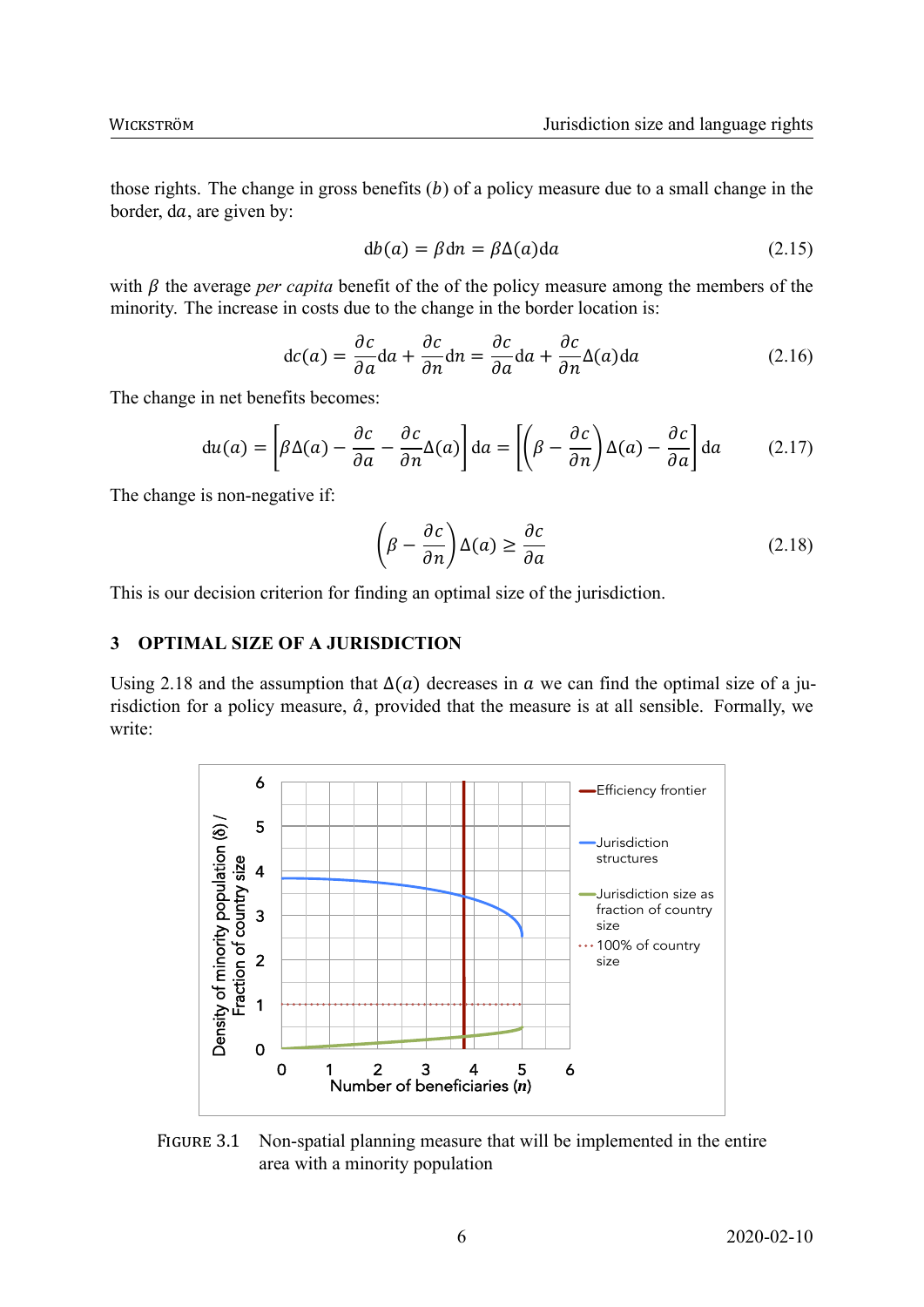

FIGURE 3.2 A spatial and rivaling planning measure that will not be implemented in a jurisdiction of any size

PROPOSITION 3.1 Let  $a^*$  be the largest feasible  $\alpha$  satisfying expression 2.18. Then  $a^*$  maximizes the net benefit of the measure under consideration,  $u(a)$ . If  $u(a^*) \ge 0$ ,  $\hat{a} = a^*$  and is the optimal size of the jurisdiction for the measure. If  $u(a^*) < 0$ , the optimal size is  $\hat{a} = 0$ ; that is, the measure should not be implemented.

The optimal size depends on the local density of the minority population as well as on the cost structure and the importance of the measure.

#### **3.1 DEPENDENCE OF THE OPTIMAL SIZE OF THE JURISDICTION ON THE COST STRUCTURE OF THE POLICY MEASURE**

We assume that policy measures bring the same gross benefits *per capita*,  $\beta$ , but differ in cost structures. We also assume that the population structure is the same for different measures. The cost structure is captured in expression 2.18 by the dependence of costs on the area of application,  $\frac{\partial c}{\partial a}$ , and on the dependence on the number of beneficiaries,  $\frac{\partial c}{\partial n}$ , If the costs of the policy measure is independent of  $a$ , expression 2.18 reduces to:

$$
\left(\beta - \frac{\partial c}{\partial n}\right) \ge 0\tag{3.1}
$$

We note that concavity of the cost function implies that  $\frac{\partial^2 c}{\partial n^2} \leq 0$  and conclude that only a "bang-bang" solution is possible:

PROPOSITION 3.2 If the policy measure is non-spatial,  $\frac{\partial c}{\partial q} = 0$ , the density of the minority population does not directly influence the size of the optimal jurisdiction.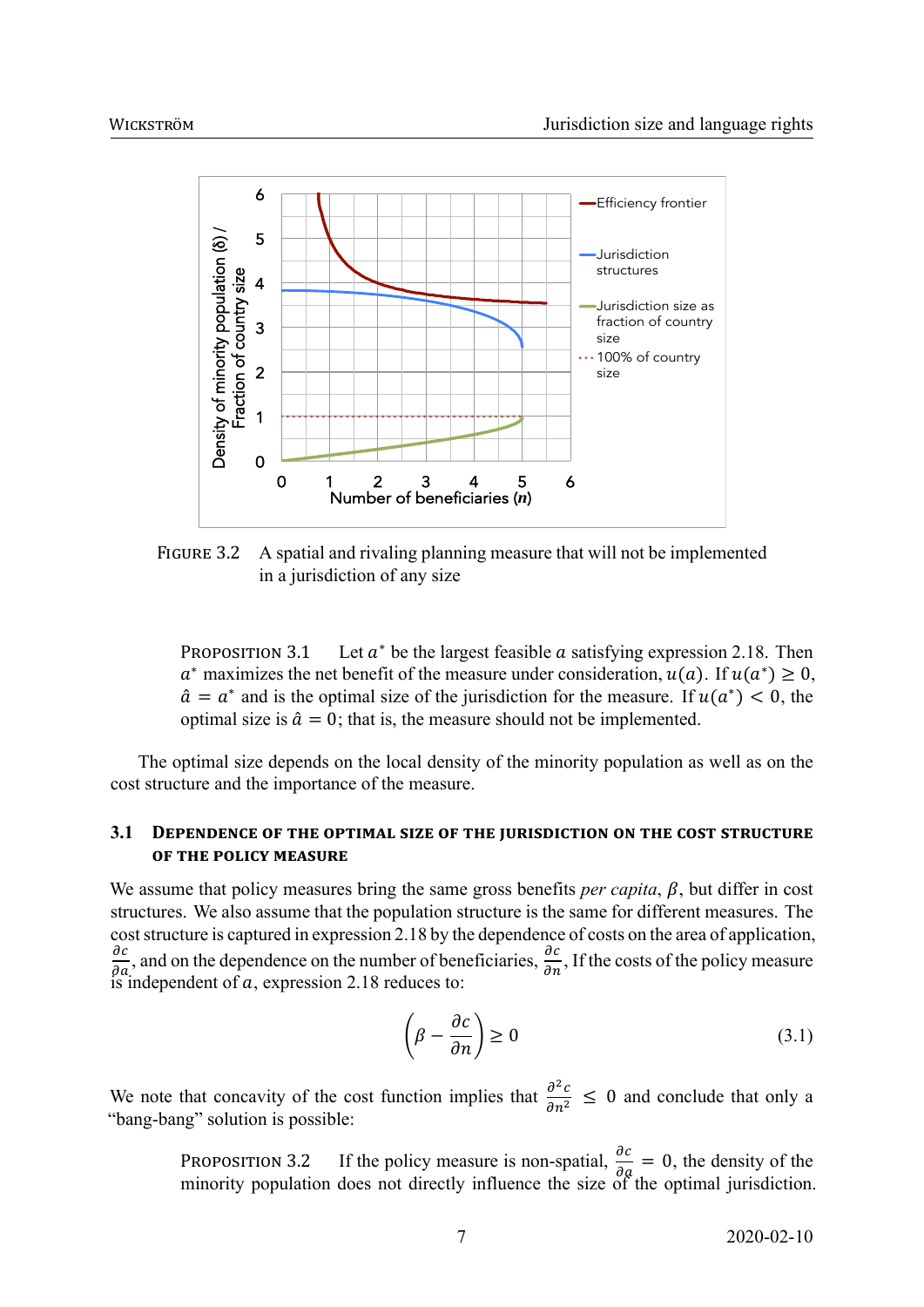

FIGURE 3.3 A spatial and rivaling planning measure that will be implemented in jurisdictions of some sizes

The optimal size of the jurisdiction is either the total area with a minority population,  $\hat{a} = a_0$ , or the measure should not be implemented,  $\hat{a} = 0$ .

This is illustrated in figure 3.1 for the optimal size being  $a_0$ , the entire area with a minority population which in the figure is half the country.

If the costs structure is spatial, the situation is more complex. We note that as the size of the jurisdiction,  $\alpha$ , increases, so does  $\dot{n}$ . *Ex hypothesi* the local density  $\Delta$  then decreases, and due to the concavity of the cost function both derivatives in expression 2.18 also decrease. We can not determine the behavior of the left-hand side of the expression, since the expression in the parenthesis tends to increase and  $\Delta$  tends to decrease. However, we know that if  $a_0 < a_M$ , for  $a = a_0$  the left-hand side is zero and, hence,  $a^* < a_0$ . It might even be zero.

> PROPOSITION 3.3 If  $a_0 < a_M$ , there exists an  $a^*$  less than  $a_0$  such that the optimal size of the jurisdiction  $\hat{a} = a^*$  or the measure should not be implemented,  $\hat{a} = 0$ . The more rival or spatial is the measure, *ceteris paribus*, the smaller is the optimal size of the jurisdiction.

This is illustrated for the case of the optimal size being equal to zero in figure 3.2 and for a positive optimal size when the minority is more concentrated in figure 3.3. If the concentration of the minority population is not to strong, the bang-bang result could reemerge; see figure 3.4:

PROPOSITION 3.4 If  $a_0 = a_M$  and the minority population is relatively evenly distributed over the whole country,  $a^*$  could equal  $a_M$  and  $\hat{a}$  is either equal to  $a_M$  or zero.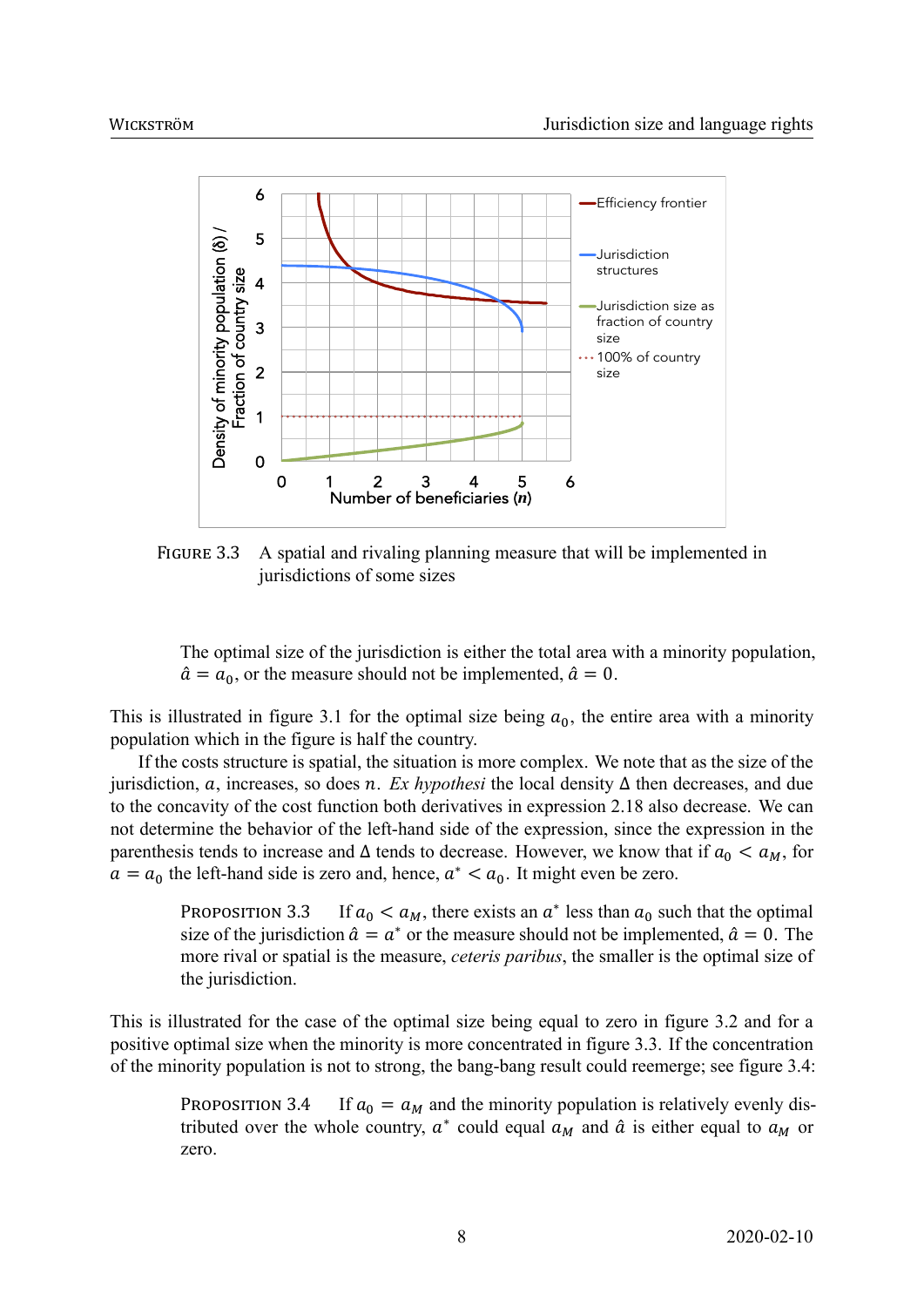

FIGURE 3.4 A spatial and rivaling planning measure that will be implemented in a jurisdiction spanning the entire country

#### **3.2 THE IMPORTANCE OF A MEASURE AND THE OPTIMAL SIZE OF JURISDICTIONS**

The importance of a policy measure is reflected in the *per capita* gross benefit  $\beta$ . It is then obvious that  $a^*$  increases with the importance of the policy measure:

PROPOSITION 3.5 In the case of the optimal size of the jurisdiction lying between zero and  $a_M$ , an increase in the importance of the measure will cause the optimal size of the jurisdiction to increase.

In figure 3.5 the importance of the measure in figure 3.2 has increased.

#### **3.3 THE POPULATION STRUCTURE AND THE OPTIMAL SIZE OF JURISDICTIONS**

Maybe the most interesting case is that due to changes in the population structure. The migration of members of the minority away from traditional areas into cities and towns away from the homelands does not change the size of the minority population, but the spacial structure. The question is to find the implication for the optimal jurisdiction of this change in the densities of the minority.

It is clear that the local density  $\Delta(a)$  will decrease for small a, say if  $a < \tilde{a}$ , and increase if  $a > \tilde{a}$ . Since the integral 2.7 has to have the same value for  $a = a_0$  in all cases, namely N,  $n(a)$  will decrease for all  $a < a_0$  and  $a_0$  might increase. That is, the inverse function  $n^{-1}(n)$  will increase for all  $n < N$ . This implies that  $\delta(n)$  will decrease for all  $n < N$ . The sizes of the jurisdiction making the planning measure efficient will be more restrictive. Indeed, many rival and spatial measures will have efficiency frontiers above the curve describing the possible jurisdictions, making them inefficient for any size of the jurisdiction. Only the non-rival measures will be unaffected by the change in the population structure, since they need a critical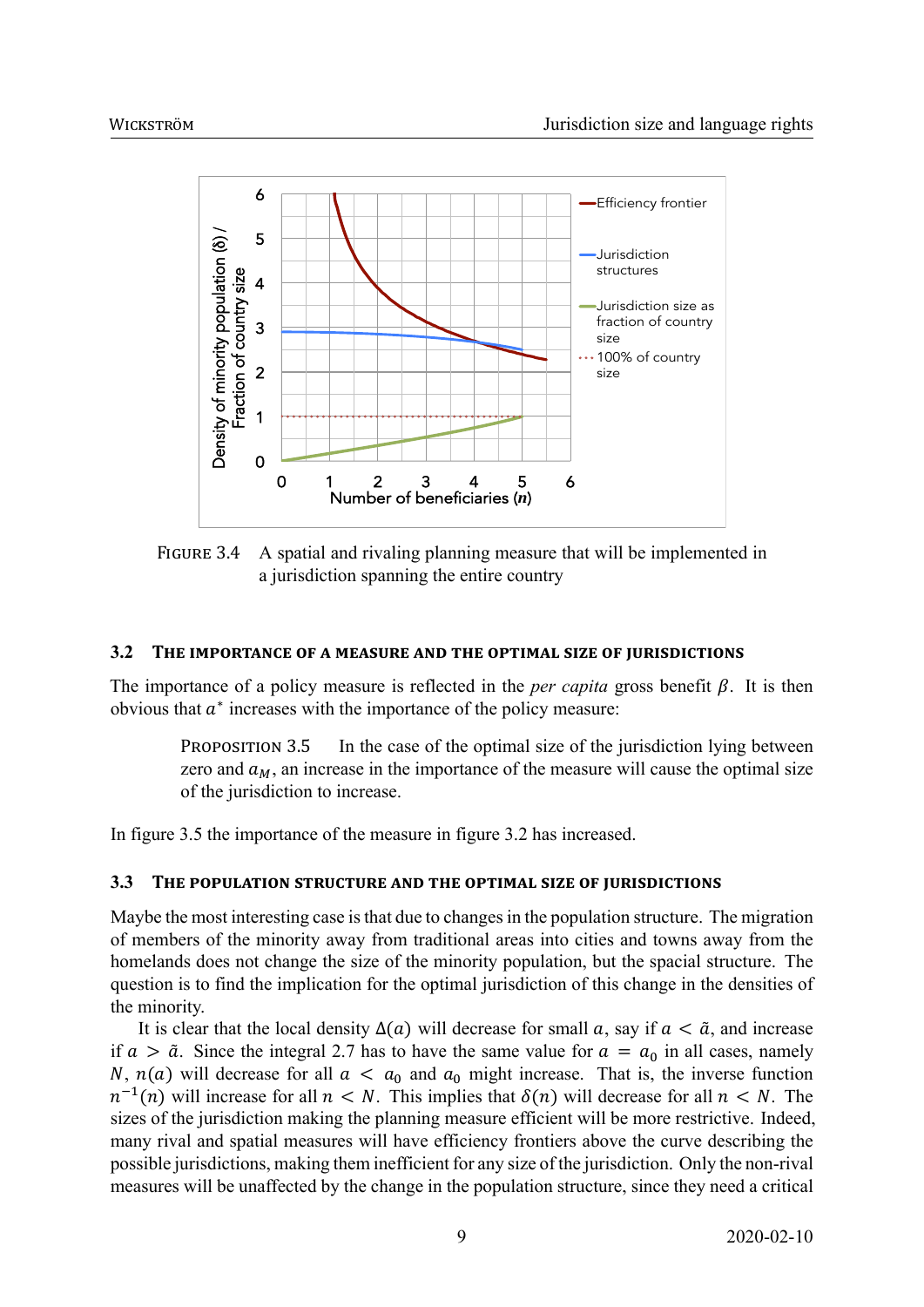

FIGURE 3.5 Important spatial and rivaling planning measure that will be implemented in jurisdictions of some sizes

number of beneficiaries in order to be efficient and the total size of the minority remains at  $N$ , making any measure with a critical number less than or equal to  $N$  efficient in the jurisdiction consisting of the entire country.

PROPOSITION 3.6 A reduction in the concentration of a minority will lead to fewer language planning measure being efficient and hence to less language rights for the minority. Only non-spatial measures are unaffected.

Figure 3.6 illustrates the case of a homogeneously distributed minority with the planning measure of figure 3.5.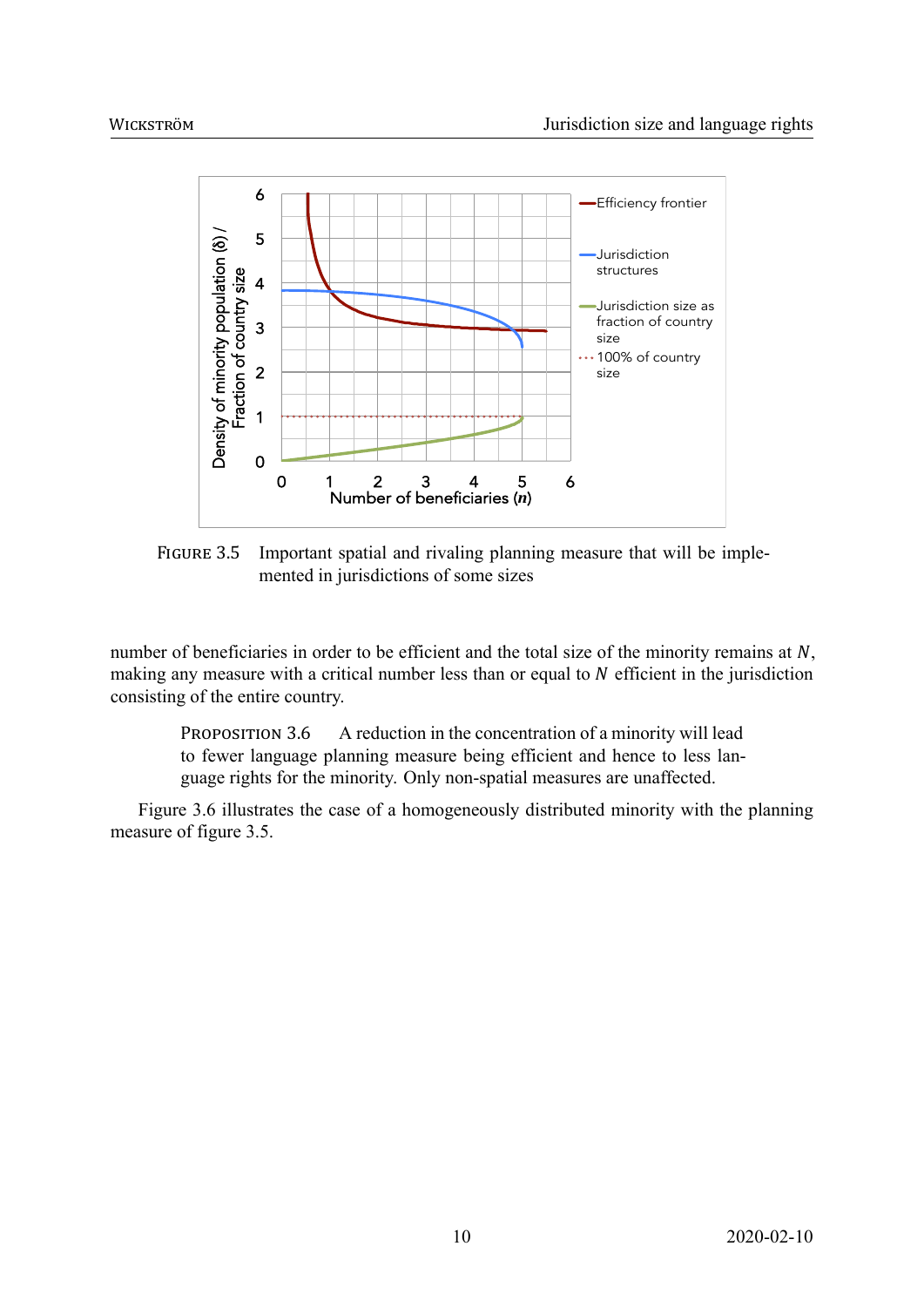

FIGURE 3.6 A spatial and rivaling planning measure that is not implemented for a uniformly distributed minority

#### **4 CONCLUDING REMARKS**

The discussion above concerned only one planning measure. For a comprehensive study, we would have to look at categories of measures and how the change in the jurisdiction structure affect the choice of the optimal composition of categories. That is, which measures should be collected in each category and how many categories should be defined.

What is certain, is that more flexibility, both in the territorial structure and in the construction of language policy and planning – not just having one category "official language", but several depending on the cost structures and benefits of the single measures – can improve the situation for everyone.

#### **REFERENCES**

- WICKSTRÖM, BENGT‐ARNE (2017). *A cost theory of language planning and policy*. Research report 172. Berlin: REAL – Research group "Economics and language".
- WICKSTRÖM, BENGT‐ARNE, MICHELE GAZZOLA, and TORSTEN TEMPLIN (2018). "Do costs matter in language policy?" In: *The MIME vademecum: Mobility and inclusion in multilingual Europe*. Edited by FRANÇOIS GRIN, MANUEL CÉLIO CONCEIÇÃO, PETER A. KRAUS, LÁSZLÓ MARÁCZ, ŽANETA OZOLIŅA, NIKE K. POKORN, and ANTHONY PYM. Geneva: MIME Project. Chapter 11: 50–51.
- WICKSTRÖM, BENGT‐ARNE, TORSTEN TEMPLIN, and MICHELE GAZZOLA (2018). "An economics approach to language policy and linguistic justice". In: *Language policy and linguistic jus-*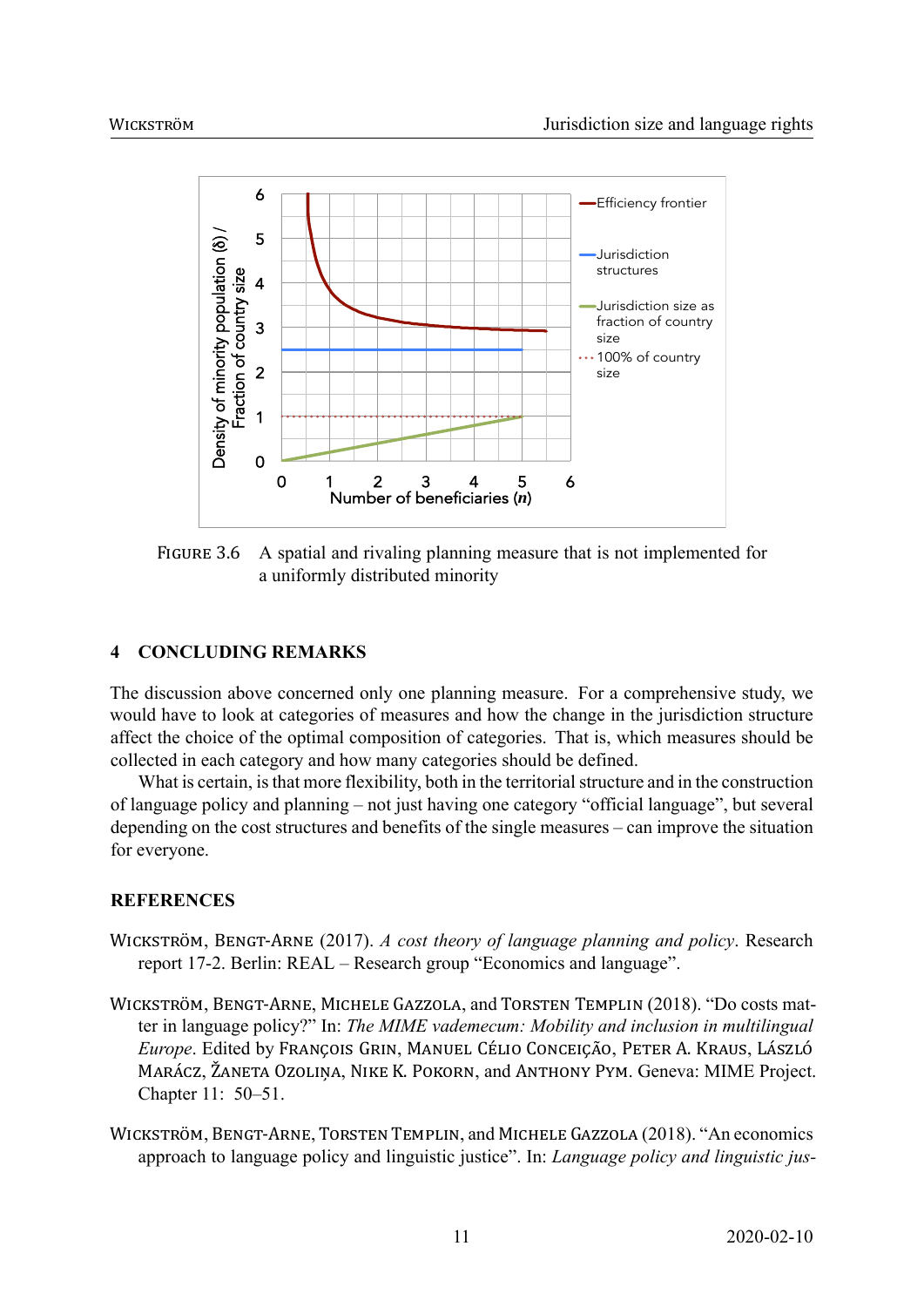*tice: Economic, philosophical and sociolinguistic approaches*. Edited by MICHELE GAZZOLA, TORSTEN TEMPLIN, and BENGT‐ARNE WICKSTRÖM. Heidelberg: Springer. Chapter 1: 3–64.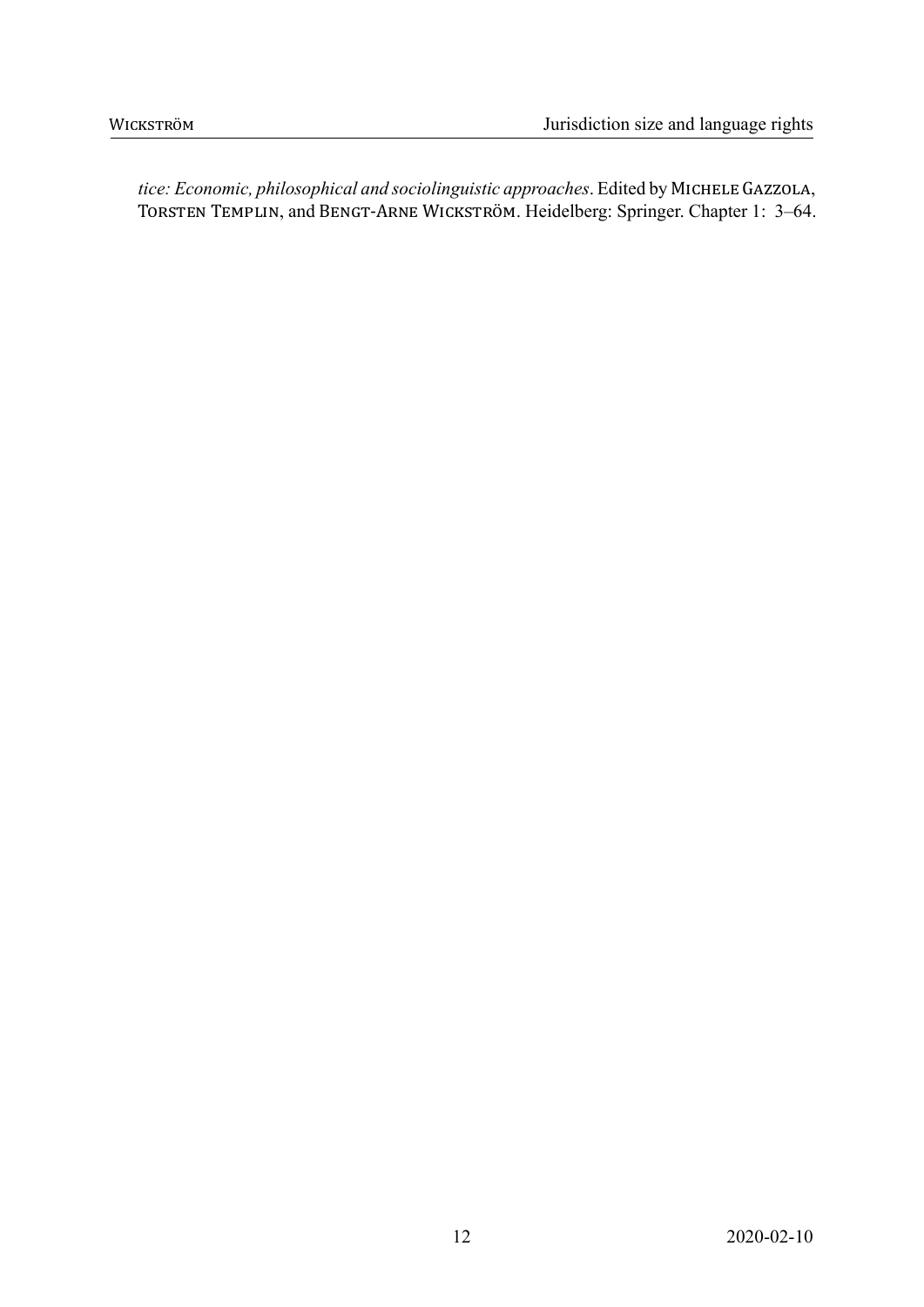#### **APPENDIX**

#### **A PROOF OF CONCAVITY OF THE LOCI OF POSSIBLE JURISDICTIONS IN THE**  $(\delta - n)$ -DIAGRAM

We normalize the  $\Delta(a)$  function, such that  $\Delta(a) = 0$  for  $a \ge 1$  and  $\Delta(a) > 0$  for  $a < 1$  and such that:

$$
\int_0^1 \Delta(x) dx = N = 0.5
$$
 (A.1)

Further, let  $\Delta(a)$  be a concave function of a for  $0 \le a \le 1$  and define:

$$
n(a) := \int_0^a \Delta(x) dx, \quad 0 \le a \le 1
$$
 (A.2)

Let the inverse function be  $n^{-1}(n(a)) = a$ , for  $0 \le n \le 0.5$ ,  $\tilde{\delta}(a) := n(a)/a$ , and  $\delta(n) :=$  $\delta(n^{-1}(n)) = n/n^{-1}(n)$ , for  $0 \le n \le 0.5$ . We want to show:

PROPOSITION A.1  $\delta(n)$  is a concave function on  $0 \le n \le 0.5$ 

The proof is made in several steps. We first make some definitions:

DEFINITION A.1 For  $0 \le k < 1$ :

$$
\Delta_k(a) = \begin{cases} \frac{1}{k+1}, & 0 \le a \le k \\ \frac{1-a}{1-k^2}, & k \le a \le 1 \end{cases}
$$
 (A.3)

For  $k = 1$ :

$$
\Delta_1(a) = \frac{1}{2} \tag{A.4}
$$

 $\Delta_k$  clearly satisfies the properties of the general  $\Delta$ .

DEFINITION A.2 For  $0 \le k < 1$ :

$$
n_k(a) = \begin{cases} \frac{a}{k+1}, & 0 \le a \le k\\ \frac{a}{1-k^2} - \frac{1}{2} \frac{a^2 + k^2}{1-k^2}, & k \le a \le 1 \end{cases}
$$
 (A.5)

For  $k = 1$ .

$$
n_1(a) = \frac{1}{2}
$$
 (A.6)

DEFINITION A.3

$$
n_k^{-1}(n) = \begin{cases} (k+1)n, & 0 \le a \le \frac{k}{1+k} \\ 1 - \sqrt{(1-k^2)(1-2n)}, & \frac{k}{1+k} \le n \le 0.5 \end{cases}
$$
 (A.7)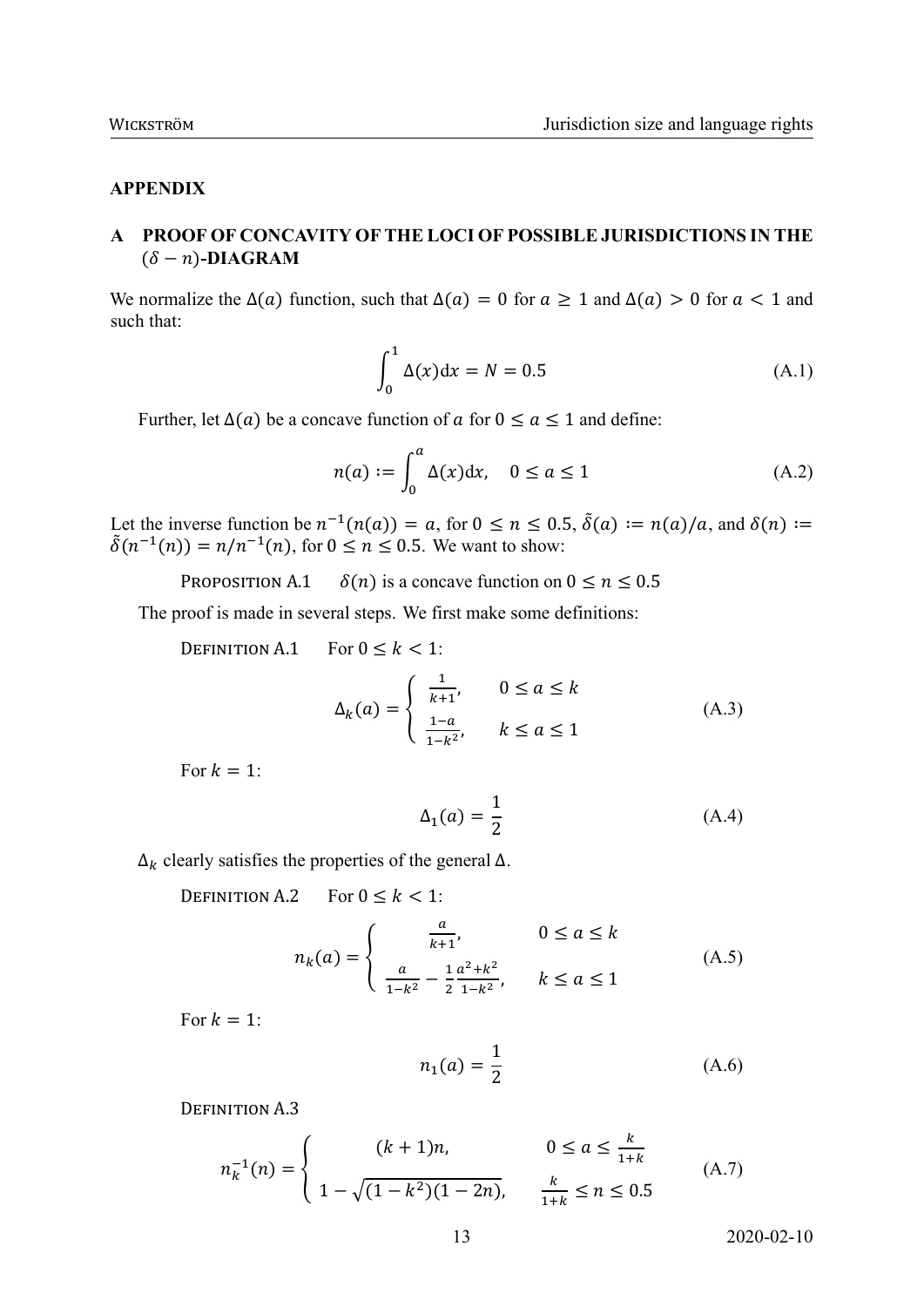DEFINITION A.4 For  $0 \le k < 1$ :  $\tilde{\delta}_k(a) = \begin{cases} \frac{1}{k+1} \\ 1 \end{cases}$  $\frac{1}{k+1}$ ,  $0 \le a \le k$  $1-\frac{1}{2}a-\frac{1}{2}$ 2  $k^2$  $\frac{2^{a} - 2}{1 - k^2}$ ,  $k \le a \le 1$ (A.8)

For  $k = 1$ :

$$
\tilde{\delta}_1(a) = \frac{1}{2} \tag{A.9}
$$

 $\delta_k(n)$  and  $n_k^{-1}$  are almost everywhere differentiable (except at  $n = k/(1+k)$  and  $n = 0.5$ ). We prove:

LEMMA A.1  $\delta_k$  is non-increasing and concave.

PROOF We calculate the derivative of  $\delta_k(n)$ :

$$
\frac{\partial \delta_k}{\partial n} = \begin{cases}\n0, & 0 \le n \le \frac{k}{1+k} \\
\frac{1}{2} \frac{(k/a)^2 - 1}{1 - k^2} \frac{\partial a}{\partial n}, & \frac{k}{1+k} \le n < 0.5\n\end{cases} \tag{A.10}
$$

and of  $n^{-1}(n)$ :

$$
\frac{\partial a}{\partial n} = \begin{cases} k+1, & 0 \le a \le \frac{k}{1+k} \\ \frac{1-k^2}{\sqrt{(1-k^2)(1-2n)}}, & \frac{k}{1+k} \le n < 0.5 \end{cases} \tag{A.11}
$$

Since  $0 \le k < 1$ ,  $\frac{\partial a}{\partial n} \ge 0$  and as a consequence  $\frac{\partial \delta_k}{\partial n} \le 0$ . To prove the concavity we find the second derivatives:

$$
\frac{\partial^2 \delta_k}{\partial n^2} = \begin{cases}\n0, & 0 \le n \le \frac{k}{1+k} \\
-\frac{k^2/a^3}{1-k^2} \left(\frac{\partial a}{\partial n}\right)^2 + \frac{1}{2} \frac{(k/a)^2 - 1}{1-k^2} \frac{\partial^2 a}{\partial n^2}, & \frac{k}{1+k} \le n < 0.5\n\end{cases} (A.12)
$$

and:

$$
\frac{\partial^2 a}{\partial n^2} = \begin{cases}\n0, & 0 \le a \le \frac{k}{1+k} \\
\frac{(1-k^2)^2}{((1-k^2)(1-2n))^{1.5}}, & \frac{k}{1+k} \le n < 0.5\n\end{cases}
$$
\n(A.13)

It is readily seen that  $\frac{\partial^2 a}{\partial n^2} \ge 0$ . Hence,  $\frac{\partial^2 \delta_k}{\partial n^2} \le 0$  and  $\delta_k$  is concave. Next, we show that any weighted sum of the  $\Delta_k(a)$  also lead to a concave  $\delta(n)$ . We define:

DEFINITION A.5

$$
\Delta^{M}(a) := \sum_{m=0}^{M} \gamma_{m} \Delta_{k_{m}}, \quad \gamma_{m} \ge 0, k_{0} = 0, k_{M} = 1, k_{m+1} > k_{m} \quad (A.14)
$$

It is clear that  $\Delta^M(a)$  is non-increasing and concave. We can now prove: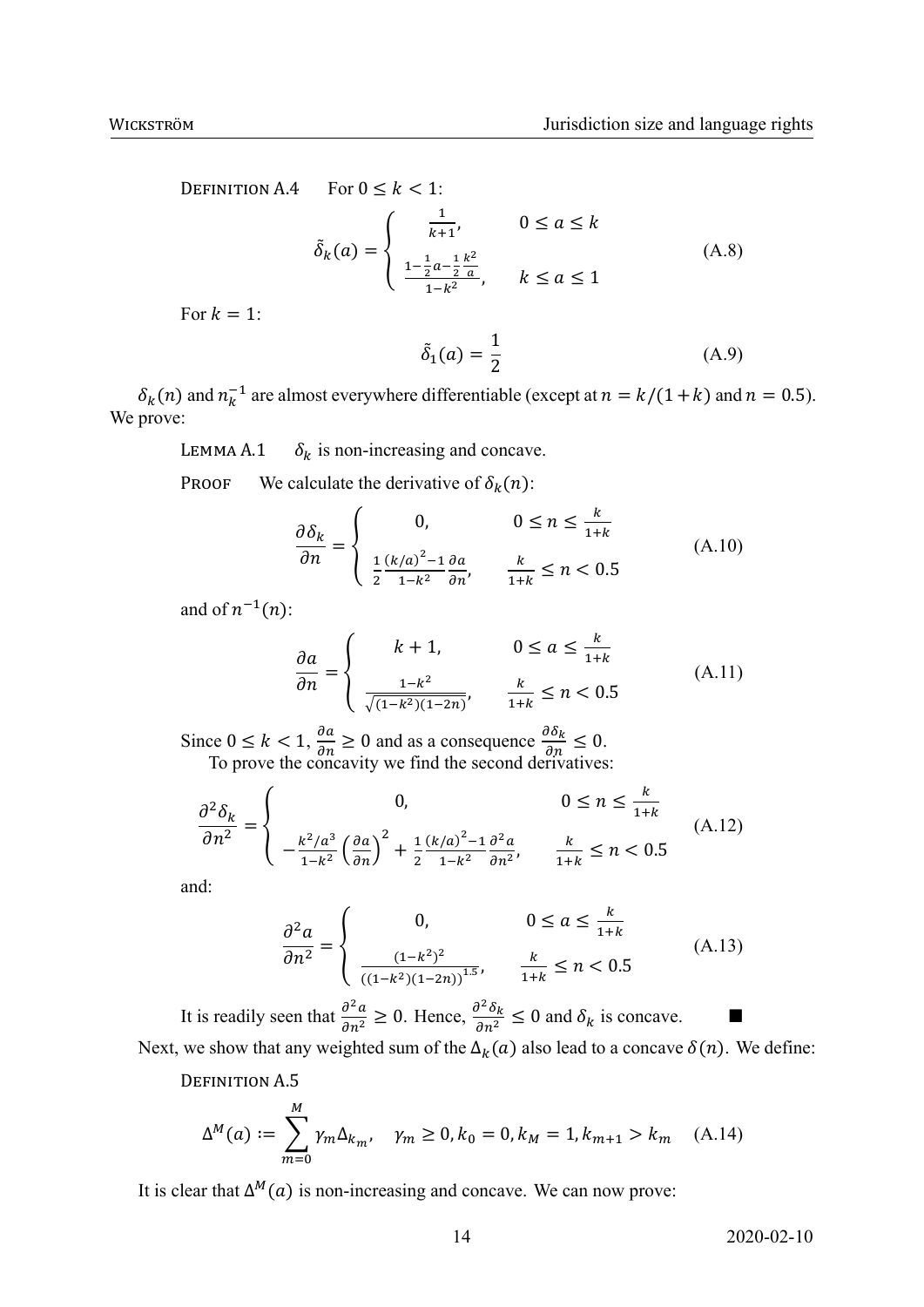LEMMA A.2  $M(n)$  corresponding to  $\Delta^M(a)$  is non-decreasing and concave.

PROOF We find the associated  $n^M(a)$  and  $\tilde{\delta}^M(a)$ :

$$
n^{M}(a) = \int_{0}^{a} \sum_{m=0}^{M} \gamma_{m} \Delta_{k_{m}}(x) dx = \sum_{m=0}^{M} \gamma_{m} n_{k_{m}}(a)
$$
 (A.15)

$$
\tilde{\delta}^{M}(a) = \frac{n(a)}{a} = \sum_{m=0}^{M} \gamma_{m} \frac{n_{k_{m}}}{a} = \sum_{m=0}^{M} \gamma_{m} \tilde{\delta}_{k_{m}}(a)
$$
 (A.16)

Since  $\tilde{\delta}_{k_m}$  changes from a constant to a decreasing function at the point  $k_m$ , it is clear that the (negative) slope of  $\tilde{\delta}^M$  decreases at each such point if  $\tilde{\delta}_{k_m}$  has positive weight,  $\gamma_m > 0$ . To show the concavity of  $\delta^M(n)$  we have to find its behavior between the points  $k_m$ . Between those points it is differentiable:

$$
\frac{\partial \delta^{M}}{\partial n} = \sum_{m=0}^{M} \gamma_m \frac{\partial \tilde{\delta}_{k_m}}{\partial a} \frac{\partial a^{M}}{\partial n}
$$
 (A.17)

and

$$
\frac{\partial^2 \delta^M}{\partial n^2} = \sum_{m=0}^M \gamma_m \left[ \frac{\partial^2 \tilde{\delta}_{k_m}}{\partial a^2} \left( \frac{\partial a^M}{\partial n} \right)^2 + \frac{\partial \tilde{\delta}_{k_m}}{\partial a} \frac{\partial^2 a^M}{\partial n^2} \right]
$$
(A.18)

We differentiate expression A.15, in order to find the derivative of  $n^{M^{-1}}(n)$ :

$$
1 = \sum_{m=0}^{M} \gamma_m \frac{\partial n_{k_m}}{\partial a} \frac{\partial a^M}{\partial n} = \sum_{m=0}^{M} \gamma_m \Delta_{k_m} \frac{\partial a^M}{\partial n} = \Delta^M(a) \frac{\partial a^M}{\partial n}
$$
 (A.19)

That is:

$$
\frac{\partial a^M}{\partial n} = \frac{1}{\Delta^M(a)} > 0
$$
\n(A.20)

and:

$$
\frac{\partial^2 a^M}{\partial n^2} = -\frac{1}{\left(\Delta^M(a)\right)^2} \frac{\partial \Delta^M}{\partial a} \frac{\partial a^M}{\partial n} > 0
$$
 (A.21)

We can conclude that  $\delta^{M}(n)$  is non-increasing and concave.

We, finally, need to show that  $\Delta^M(a)$  can be an arbitrarily close approximation to any  $\Delta(a)$ . Indeed,  $\Delta^M$  consists of linear segments between the  $k_m$  and changes the slope at each  $k_m$  if the corresponding  $\gamma_m > 0$ . We construct two new functions,  $\Delta^*$  and  $\Delta^{**}$  with corresponding weights  $\gamma^*$  and  $\gamma^{**}$ . First, we divide the interval [0, 1] into *M* equal intervals, beginning at 0,  $1/M$ ,  $2/M$ , etc.; that is  $k_m = m/M$ . Each interval is hence described by  $[m/M, (m + 1)/M]$ for  $m = 0, 1, ..., M - 1$ . We make two assumptions to simplify the analysis: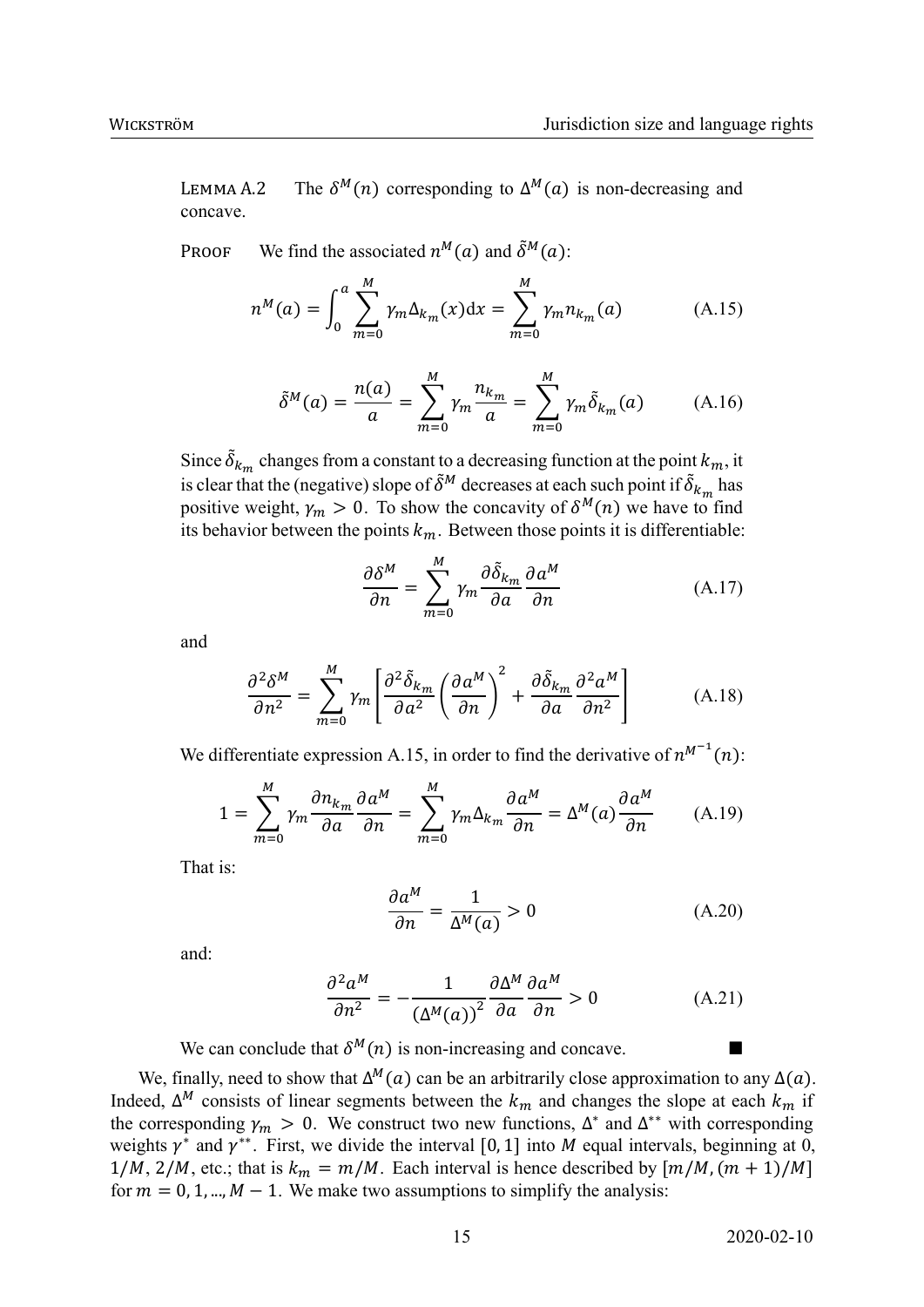ASSUMPTION A.1  $\Delta(a)$  is differentiable on the entire interval  $(0, 1)$ .<sup>3</sup> ASSUMPTION A.2 The (left-side) derivative of  $\Delta(a)$  is finite at  $a = 1.4$ 

The slope (derivative) of  $\Delta$  at point  $m/M$  is denoted by  $s_m$  for  $m = 0, ..., M$  (in the case of  $s_0$  the right-side derivative, and in the case of  $s_M$  the left-side derivative). We construct  $\Delta^*$  by fixing the slopes of the different segments. Let the slope in interval [0,  $1/M$ ] be  $s_0$ , in interval  $[1/M, 2/M]$   $s<sub>1</sub>$ , and so on. Then, we can prove:

LEMMA A.3 \* can be written as a weighted sum of the  $\Delta_k$ :

$$
\Delta^* = \sum_{m=0}^{M-1} \gamma_m^* \Delta_{k_m}
$$
 (A.22)

with each  $\gamma_m^* \ge 0$ . Further,  $\Delta^*(a) \le \Delta(a)$  for all  $a \in [0, 1]$ .

PROOF  $*$  can be found explicitly, since for any given value of  $m$  only the  $\Delta_k$  with  $k \leq m/M$  will contribute to the slope:

$$
s_m = \sum_{l=0}^{m} \gamma_l^* \frac{1}{1 - k_l^2}
$$
 (A.23)

Solving for  $\gamma^*$ , we find:

$$
\gamma_0^* = s_0
$$
  
\n
$$
\gamma_0^* + \gamma_1^* \frac{1}{1 - k_1^2} = s_1 \Rightarrow \gamma_1^* = (s_1 - s_0) (1 - k_1^2) \quad (A.24)
$$
  
\n
$$
\gamma_0^* + \gamma_1^* \frac{1}{1 - k_1^2} + \gamma_2^* \frac{1}{1 - k_2^2} = s_2 \Rightarrow \gamma_2^* = (s_2 - s_1) (1 - k_2^2)
$$

By induction we see that  $\gamma_m^* = (s_m - s_{m-1}) (1 - k_m^2)$  for  $1 \le m \le M - 1$ . That is,  $\gamma_m^* \geq 0$ .

Due to concavity of  $\Delta(a)$ , for any  $a \in [m/M, (m+1)/M]$ ,  $|\partial \Delta/\partial a| \ge$  $s_m$  by construction. That is, the absolute value of the slope of  $\Delta^*(a)$  is less than or equal to the the absolute value of the slope of  $\Delta(a)$  for all  $a \in [0, 1]$ . We know that  $\Delta^*(1) = \Delta(1) = 0$ . Hence, by continuity  $\Delta^*(n) \leq \Delta(n)$  for all  $a \in [0, 1]$ .

 $\Delta^{**}$  is defined analogously to  $\Delta^*$  with the slope of the segments fixed by the slope of  $\Delta$  at the end of each interval: The slope in interval [0,  $1/M$ ] is  $s_1$ , in interval [ $1/M$ ,  $2/M$ ]  $s_2$ , and so on. That leads us to:

<sup>&</sup>lt;sup>3</sup> Without this assumption, we would have to operate with left-side and right-side derivatives at the points of non-differentiability. The essence of the analysis would not be affected, though.

<sup>&</sup>lt;sup>4</sup> This assumption permits us to ignore  $\Delta_1$ . Without the assumption  $\gamma_M^*$  and  $\gamma_M^{**}$  would have to be analyzed separately from the rest of the analysis, which would be onerous without adding anything substantial.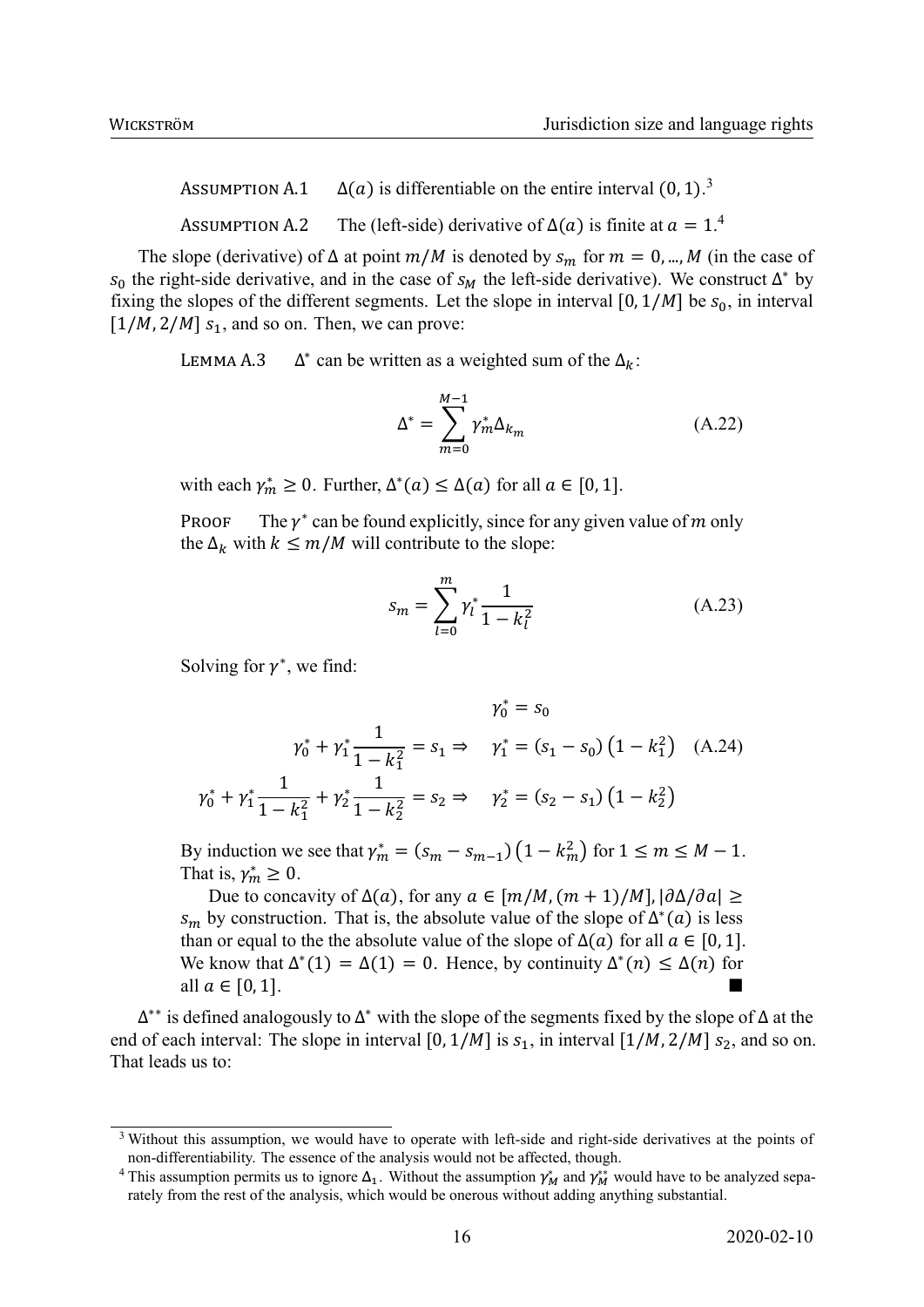

FIGURE A.1 Four-linear-intervals approximation

LEMMA A.4  $\Delta^{**}$  can be written as a weighted sum of the  $\Delta_k$ :

$$
\Delta^{**} = \sum_{m=0}^{M-1} \gamma_m^{**} \Delta_{k_m}
$$
 (A.25)

with each  $\gamma_m^{**} \ge 0$ . Further,  $\Delta^{**}(a) \ge \Delta(a)$  for all  $a \in [0, 1]$ 

PROOF Analogous to the proof of lemma A.3.

The final step is to show that the two functions  $\Delta^*$ , and  $\Delta^{**}$  converge to  $\Delta$  as M increases:

LEMMA A.5

$$
\lim_{M \to \infty} \Delta^*(a) = \lim_{M \to \infty} \Delta^{**}(a) = \Delta(a), \quad a \in [0, 1]. \tag{A.26}
$$

PROOF The three functions  $\Delta$ ,  $\Delta^*$ , and  $\Delta^{**}$  are pictured in figure A.1 for  $n = 4$ . We want to calculate the size of the region between  $\Delta^*$  and  $\Delta^{**}$ . In the last interval, the area is:

$$
A_4 = \frac{1}{4} \frac{s_4 - s_3}{4} \frac{1}{2} = \frac{1}{2} \frac{\Delta s_4}{4^2}
$$
 (A.27)

We have defined  $\Delta s_m := s_m - s_{m-1}$ . Similarly, in the third interval it is:

$$
A_3 = \frac{\Delta s_4}{4^2} + \frac{1}{2} \frac{\Delta s_3}{4^2}
$$
 (A.28)

17 2020-02-10